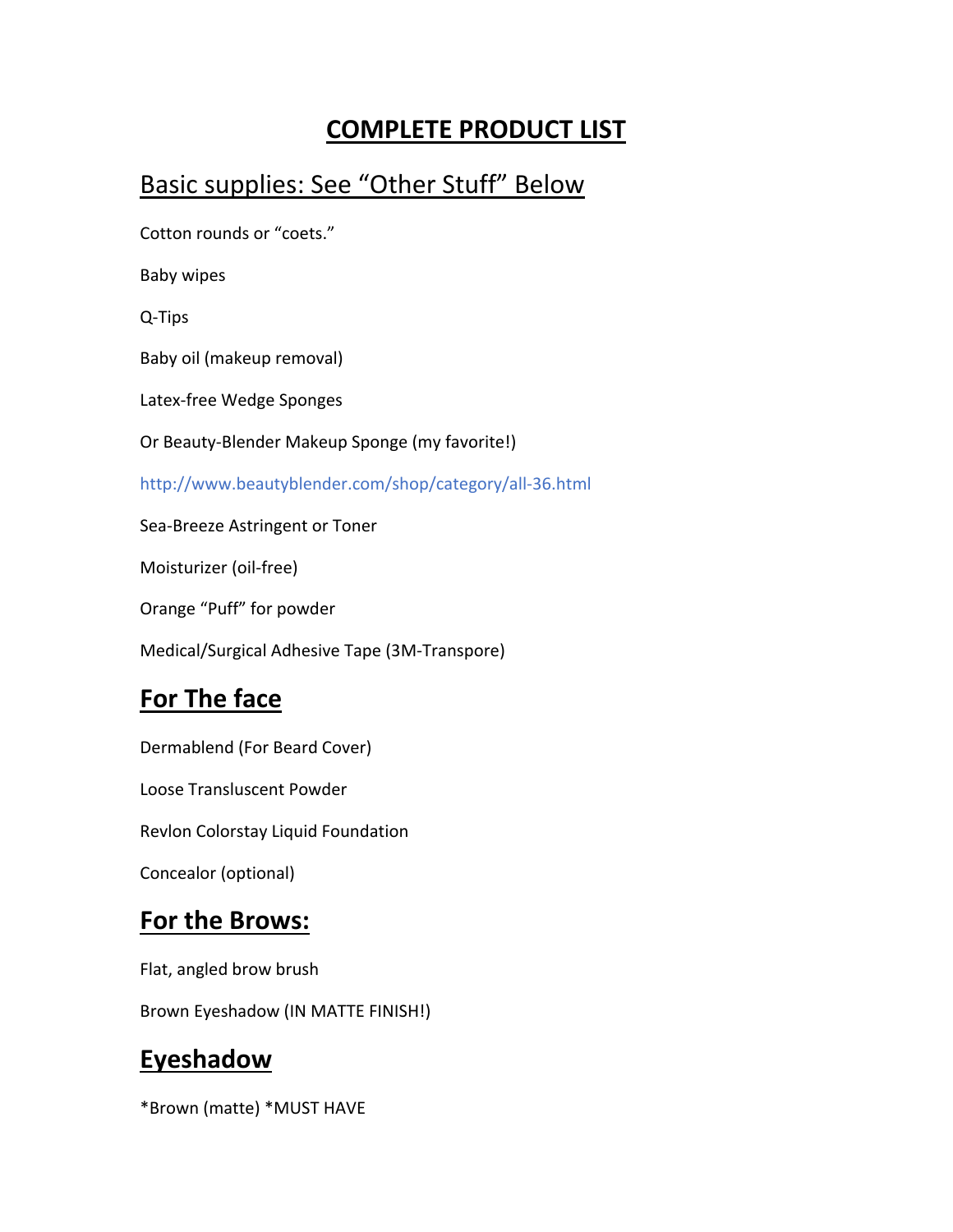\*Bisque (eggshell, light beige, or equivalent) in MATTE \*MUST HAVE

\*Pink or Salmon (shimmer or matte) \*MUST HAVE

Black (matte), Plum, Dark Green, Dark Blue, and any other color you like! There is no such thing as too many eyeshadows, but if you get a huge palette with dozens of colors, most likely they will be of very poor quality. The expensive ones are pricey for a reason: because they are better. Shop wisely.

## **Lashes:**

Mascara: I prefer L'Oreal Voluminous in Black, not waterproof!

Any human‐hair false lashes you like (I like them long!)

"DUO" Lash Adhesive (I prefer "clear" not black)

False Lash "Applicator" (optional)

## **Eyeliner**

CAKE eyeliner in black (comes in a little "pot.")

Can also use regular liquid eyeliner, but it's a pain.

Gel Liner is great, I love MAC but it's not cheap.

Eyeliner pencils in Black (and any other color you like).

#### **Contour Powders and Blush:**

Wet 'N' Wild Bronzer (darkest shade!) Any powder blush you like (hot pink is a NO.)

Any CREAM blush you like!

#### **Lips:**

Lipliner Pencils in Red, Maroon, Rose (or equivalent), and Coffee (or equivalent). Lipsticks (any colors you like here!) but should have at least one Red, Pink, and Coffee. Lip Shimmer (this is a very light colored, extremely 'frosty' lipstick that you dab only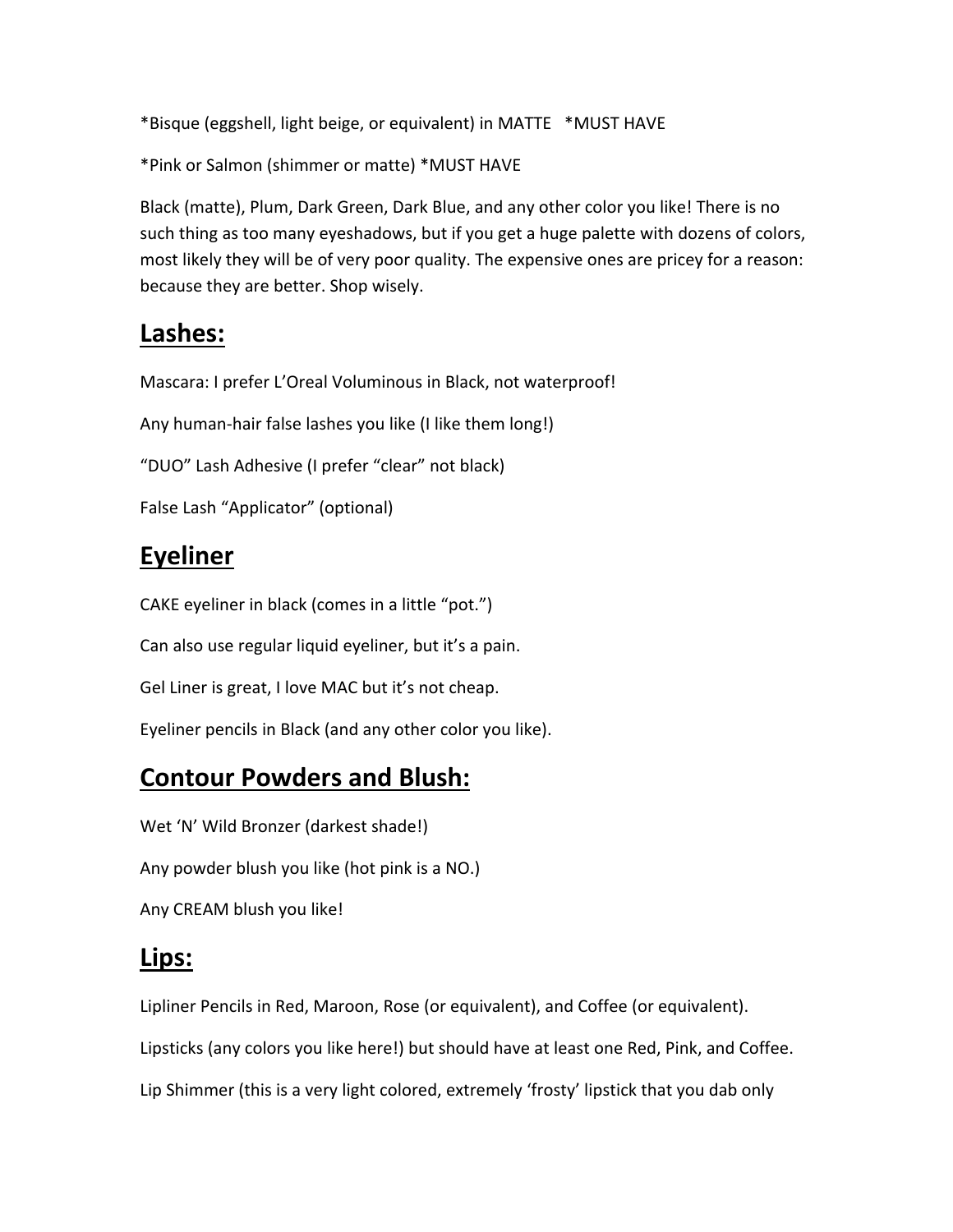as a highlight on the bottom lip.

Super‐shiny lip gloss (to go on top of lipstick) Yummy!

### **Brushes:**

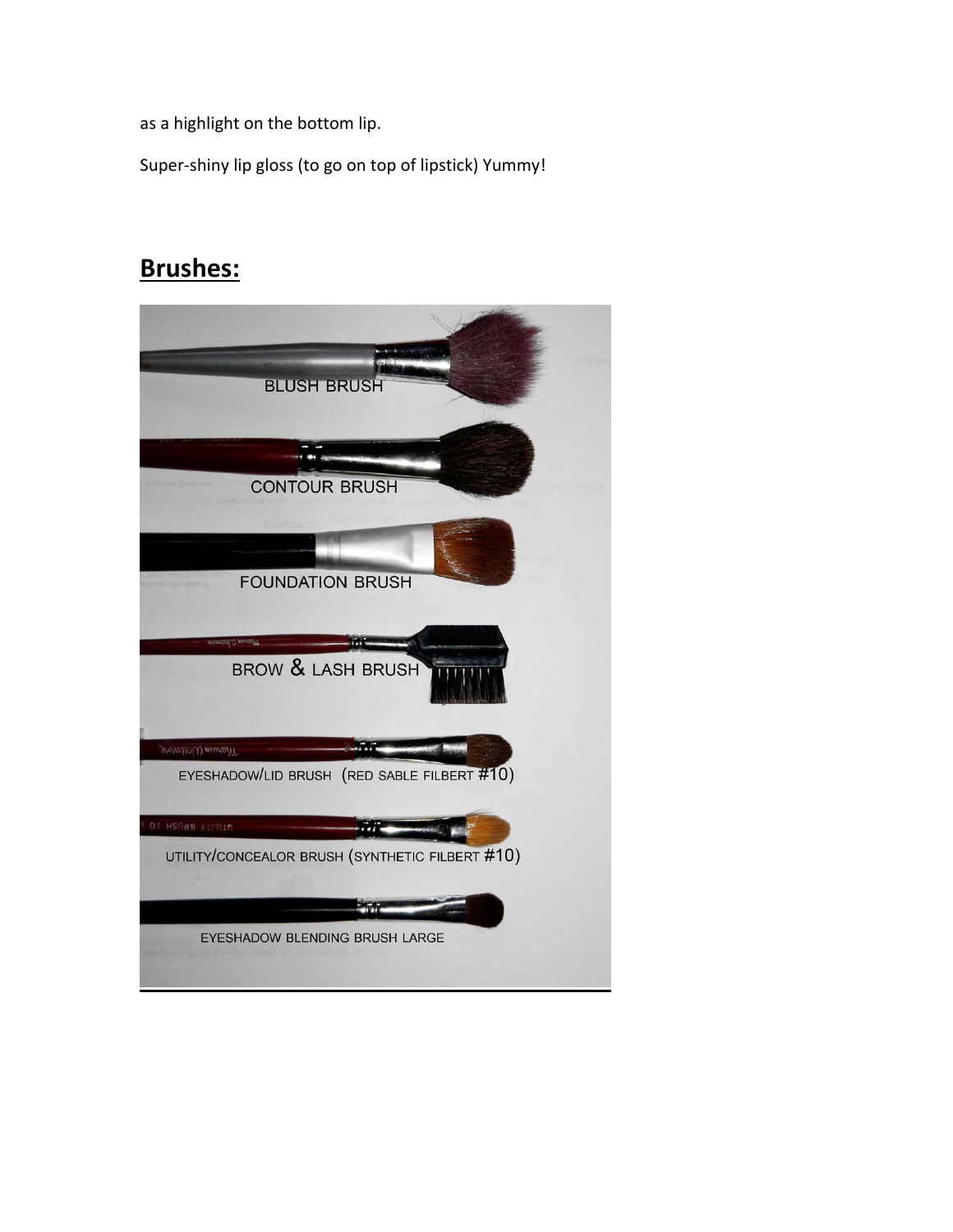### **More Brushes:**